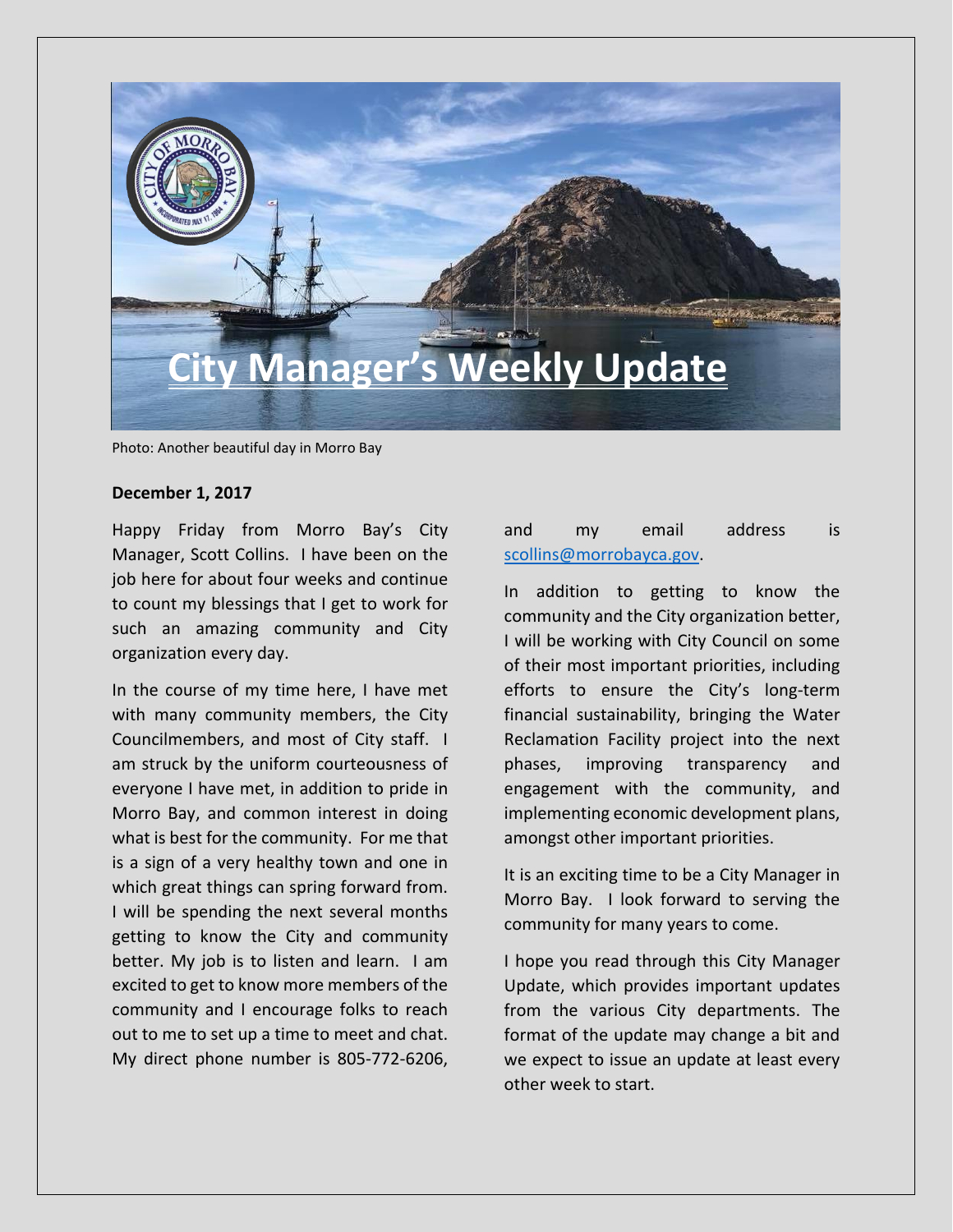## Fire Department

**Mutual Aid works:** Last Sunday, November 26<sup>th</sup>, Fire staff responded to a reported climber on Morro Rock and received multiple personnel from our fire department neighbors to assist as per our auto and mutual aid agreements. One hour later, we responded with our Ladder Truck to Los Osos to a fully involved residential structure fire as per our auto and mutual aid agreements. Regional partnership works.

**Firefighters in School Education (FISE):** The Fire Department completed the Firefighters in Safety Education (FISE) program which provides free burn prevention education and materials to hundreds of elementary school children every year. Our goal is to bring burn prevention to "each child, each year" in our local schools. This is the 1st year of a partnership between Alisa Ann Ruch Burn Foundation and our Fire Department to serve the local schools. The curriculum involves Personal Responsibility, Consequences and Home Escape Plan. We reached 585 students enrolled in the local public and private elementary schools with a documented 30% knowledge increase through pre-and post-testing results.

**Burning on Black Hill:** Starting on December 4th, 2017, we will have 2 air curtain burners and 2 heavy equipment operators running from 4 am to 10 pm, loading and burning storm damaged trees. The operation will continue for approximately 2 weeks. We have approximately 1400 cubic yards of wood to burn, which translates to approximately 1,890 tons. As with past air curtain burner operations, we do not anticipate any smoke-generated particulate emissions. In addition, the hazard fuel reduction and vegetation management program will continue with the burning of 22 piles on Black Hill. California State Parks are great partners by increasing the fire department defensible space with our residences adjacent to the State Park. The Fire Department will keep a close eye to staffing, smoke, and noise concerns.

**Aerial Filming:** Our Fire Marshal attended the Aerial Filming Workshop in partnership with the California Film Commission and the FAA. This workshop discussed updates and changes in laws on drone and helicopter filming, as well as information on regulations and compliance. This course is in concert with the State Fire Marshal's Motion Picture / Television Fire Safety Officer certification which will allow for quick permit development and approval for our "Filming Friendly" City.

### Finance Department

**Staffing**: The Finance Department has a lot to be thankful for this holiday season. We are excited to share that Chere Valencia has joined our team as an Account Clerk, working in Utility Billing. Chere joined the City on Monday, November  $27<sup>th</sup>$  and comes with a strong background in accounts payable, customer service, as well as overall office and accounting management.

Chere was born in Reno, NV, moved here as a young child and attended school in south county. Chere has taken classes at cuesta college in both accounting and business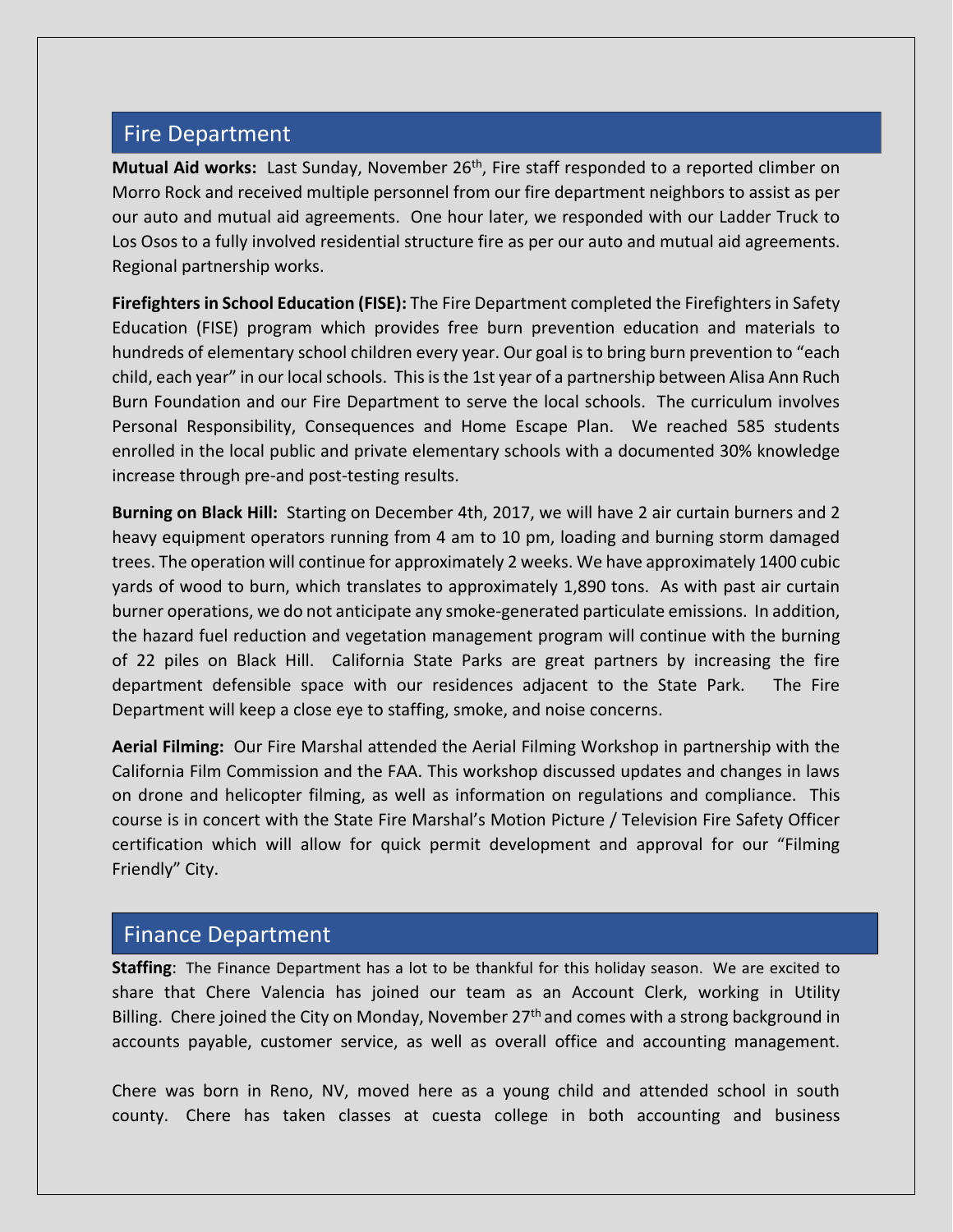management. Chere and her family enjoy living by the beach and all that the central coast has to offer.



Also, we would like to welcome and thank Carly Hartzell. Carly has been assisting the Department on a part-time basis, as we evaluate our staffing needs and structure.

Carly is a 5<sup>th</sup> generation resident of Cayucos and initially joined the City in September. Due to staffing transitions within the Finance Department Carly, along with several other City employees, assisted the Department to keep work flowing. We are thankful for all the help we received during that time, and have been fortunate that Carly had availability to assist on a more consistent basis while we continue to assess our staffing needs and structure. Carly has been very helpful and a joy to have in the department. Thank you, Carly, for your time and commitment to the Finance family and City team.

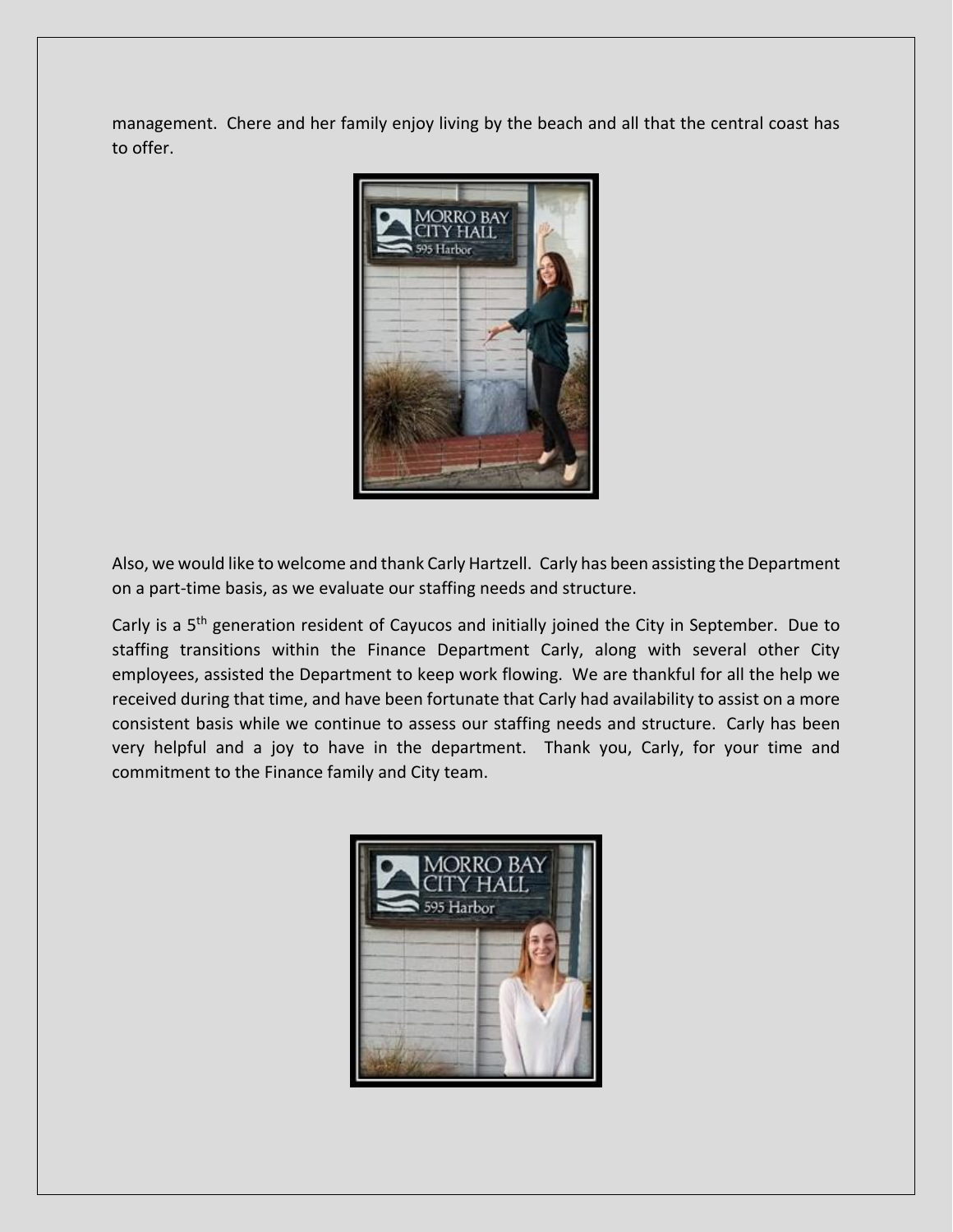# Community Development Department

#### **Projects:**

- 1. Black Hills Villas, 16 lot Subdivision at South Bay Blvd. and Quintana, has completed preliminary grading and submitted model homes and final grading plans to Building this week.
- 2. 1899 Sunset Avenue, 6-unit subdivision, has completed final map submittals (going to City Council on December  $12<sup>th</sup>$ ) and will likely pour foundations next week.
- 3. The City's new code enforcement officer, Jason Nefores, has completed training and will be working Mondays, Wednesdays and Thursdays moving forward.
- 4. The 3<sup>rd</sup> round of Building Plan Check comments were returned to the applicant on November 30<sup>th</sup> of this week for the 1215 Embarcadero project (new two story, approximately 7000 sq. ft. building on the waterfront).
- 5. The first round of Building Plan Check is underway for the Sonic Restaurant (corner of Main & Hwy 41).



1899 Sunset Avenue1215 Embarcadero project

**General Plan Update:** a. The Scoping meeting for the EIR was held on November 21<sup>st</sup> and the Notice of Preparation has been routed to the State Clearing house with comments from Responsible and Trustee agencies due no later than December 8 2017. b. Initial administrative Draft of the General Plan/Local Coastal Program (GP/LCP) has been reviewed by Staff and returned to Michael Baker for edits. c. Staff completed review of the administrative draft of the Development Standards module for the Zoning Code update this week and returned comments to Michael Baker for revisions.

### Tourism

Tourism is on the hustle with the start of the first annual Winterfest, Dec  $1-12$ <sup>th</sup>!

Each day we have mini-events going on between the tall ship Lady Washington being in port, real snow at Tidelands Park and the Santa Crawl. Pulling off this task has only been possible with the help of the Council approval of grant funds to hire an event planner for the Lighted Boat Parade and Winterfest. Our event planner, Teri Bayus has done a fantastic job including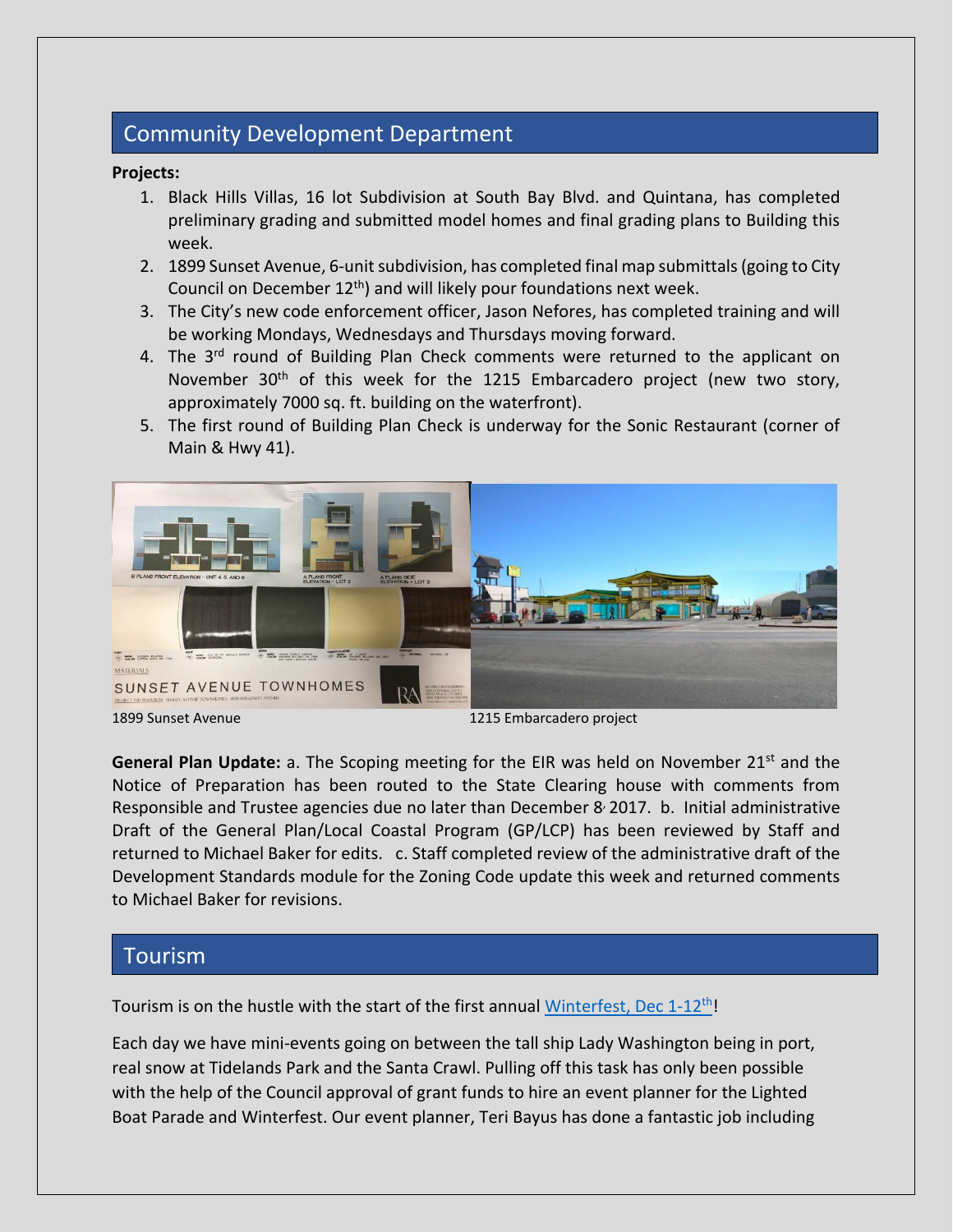creating swag-bags for each boater well in excess of \$50 in value. The addition of Teri, allowed Morro Bay Rotary to take on the additional task (and expense) of building a Santa House for our City! Santa will be in his house daily December 1-12 from 6-8pm by the chess board. To see all the activities, visit the following website:<https://morrobaywinterfest.com/>

The solid support from City staff to help complete a multitude of tasks this week has been fantastic! Harbor, Maintenance, Fire, Police, Rec and Tourism all working together for the greater purpose has been amazing!



Crab pot Xmas Tree **Rotary elves constructing Santa's House** Rotary elves constructing Santa's House

Our Agency of Record, Mental Marketing, has secured great stories on this event including the story that broke today in the LA Times "Off Beat Christmas Holiday Lights and Events" [article!](http://www.latimes.com/travel/la-tr-tip-sheet-offbeat-christmas-holiday-lights-and-events-20171122-htmlstory.html)!! This will also come out in the travel section on Sunday in print!

Although you see Tourism working on this current event, the bulk of our focus is always two months out to fill hotel rooms. Right now, we are finalizing our January-February Restaurant Passport which is free to all hotel guests. We have found that added-value items like the Restaurant Passport gets the best traction from guests and hotel owners. Our restaurants have been great at stepping up with solid offers to incentivize guest. Participants include; Dutchman's, LaVida Roca, Giovanni's, Buttercup Bakery, Pizza Port, Libertine Pub and STAX.

# Harbor Department

1. The Tall Ship Lady Washington is in the bay giving dock and sailing tours, docked at Marina Square. The Hawaiian Chieftain is due to arrive December 5.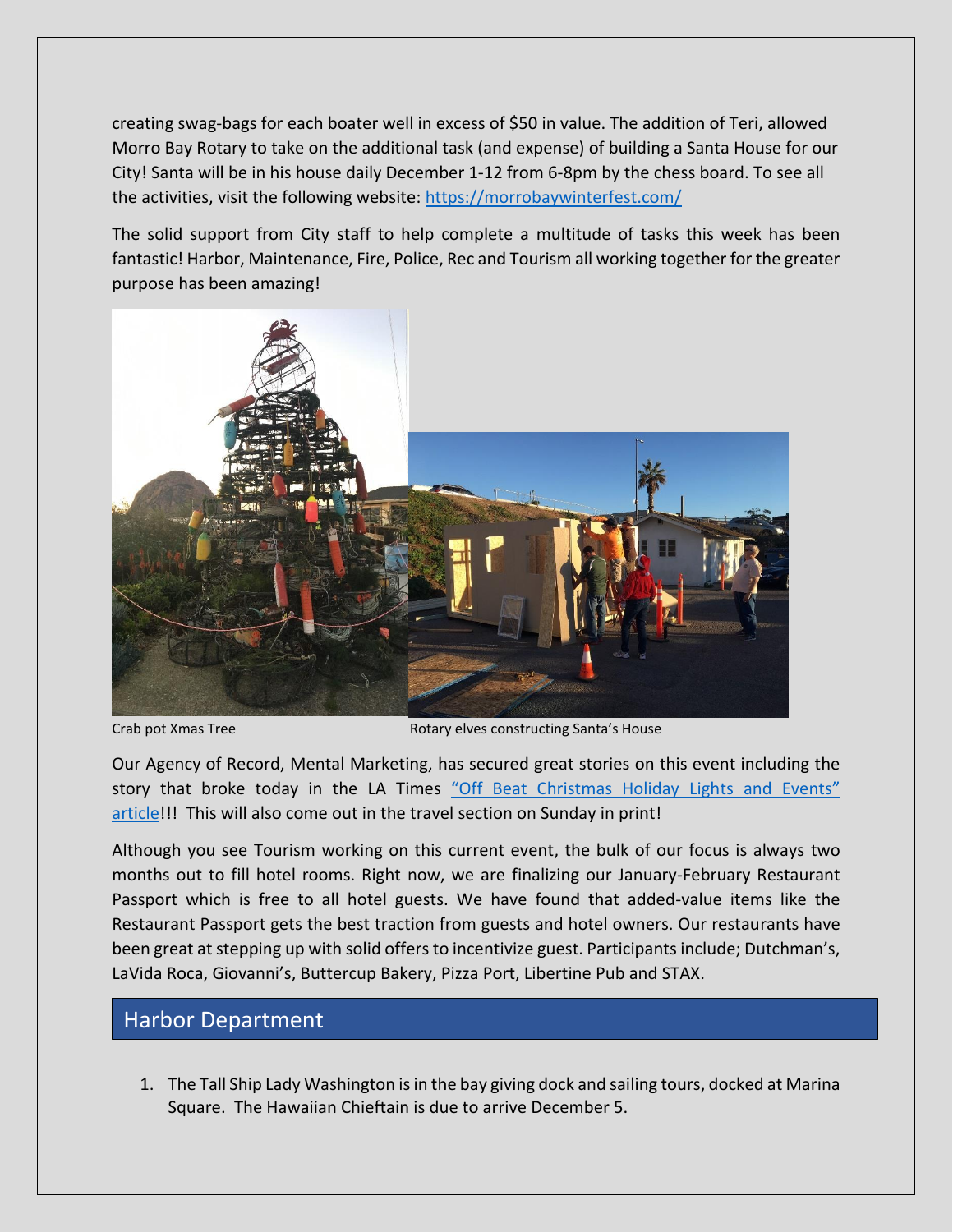

Tall ship Lady Washington in the Morro Bay Harbor

- 2. The above mentioned "Crab pot" Christmas tree was put up at the top of Centennial Stairway by Harbor Department personnel on Wednesday. Decorating and lighting is still underway.
- 3. Three evenings of boat parade activities starting Friday, December 1, with the waterfront business-sponsored decorated boats plying the bay this evening, and the regular, judged parade Saturday evening, followed by a paddle-only parade Sunday afternoon.
- 4. High surf advisories have kept staff busy with warning and advising the public of various dangers.
- 5. On Sunday, November 26, we had a climber on the Morro Rock. Thankfully, they came down on their own. It is very dangerous to climb the Rock, and rescues put the lives of the individual and first responders in danger…please don't do it!
- 6. Waterfowl hunting season is now open in the back bay, so be aware the sound of shotgun fire may be heard ringing through town.

### Public Works Department

#### **Consolidated Maintenance**

Staff is assisting with the assembly and painting of "Santa's House" to be located at Centennial Park Way for Winterfest.

#### **Utilities**

State water is flowing again after the three-week shut down. Staff ran the City's water treatment plant 24/7 during that period to provide potable water for the community.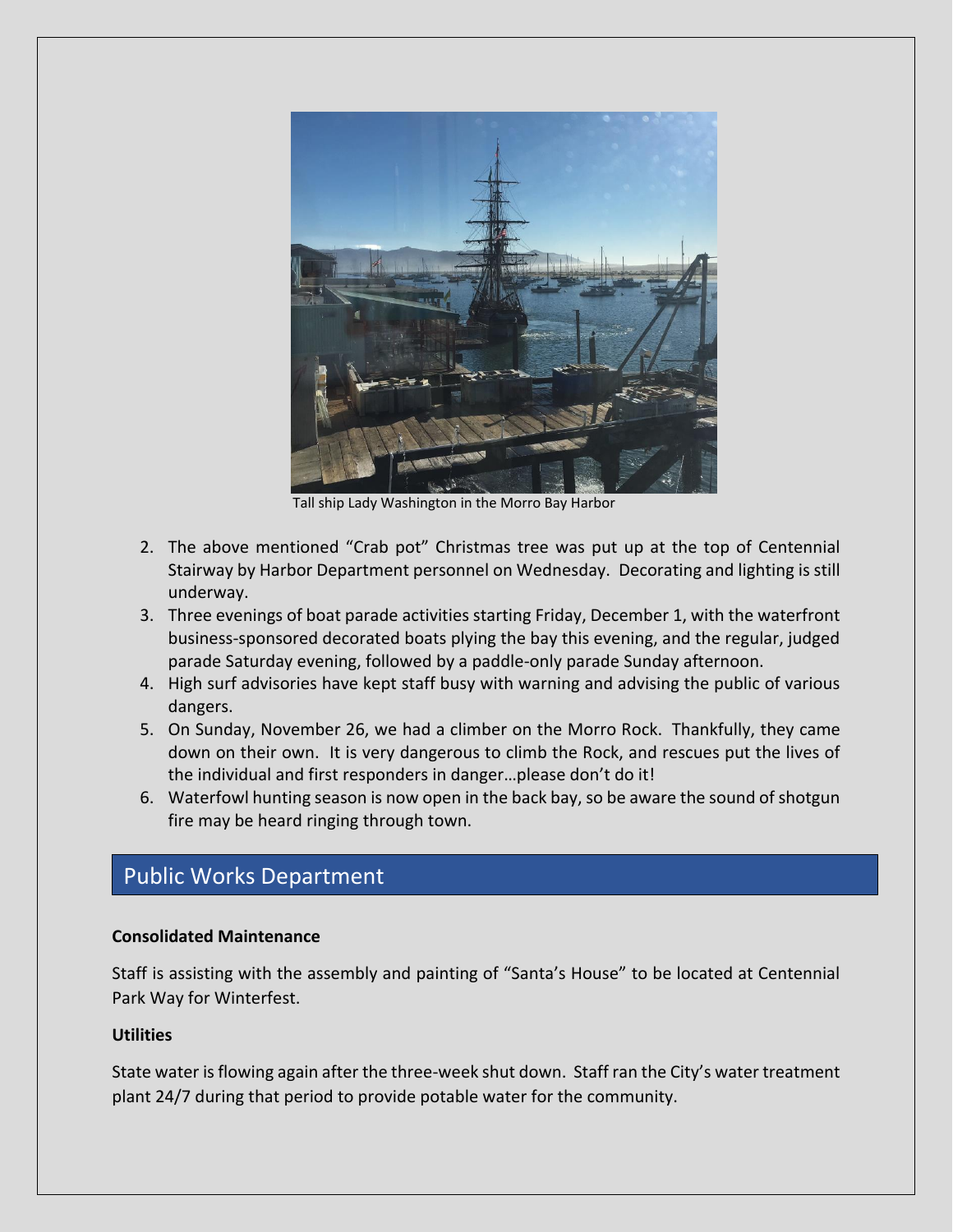Water crews are relocating water meters in conjunction with the sidewalk project. Customers will experience outages during the work, but staff has informed all residents affected and will be working as expeditiously as possible to keep interruptions brief.

Wastewater crews will be smoke testing the collections system in north Morro Bay over the next few weeks. The goal of smoke testing is to discover illicit connections where typically roof drains have been tied into the wastewater collections system. Additionally, the smoke testing can reveal locations where repairs are needed on shallow pipe. Notices will be sent to residents in the neighborhoods prior to the start of testing.

### **Capital Projects**

WRF Project: The Team is working on Developing Performance Criteria for the Request for Proposals

Sidewalk Gap Closure: Scope of work is approximately 50-percent complete (see before and after photos). Construction work will continue on Main Street between Marina and Driftwood next week.



Before work conducted (Harbor and Napa) After work completed (Harbor and Napa)

Pavement Management: This year's pavement maintenance program is substantially complete, striping is at San Jacinto and Main is awaiting issuance of a Caltrans Encroachment Permit. This current project provided treatment of existing pavement with slurry, chip/cape sealing, and micro surfacing of 7.05-centerline miles of road work or approximately 13 percent of the City's streets. Measure Q, approved by voters in November 2006, provides critical funding for the pavement management program and we thank the Morro Bay community for their on-going support of this program.